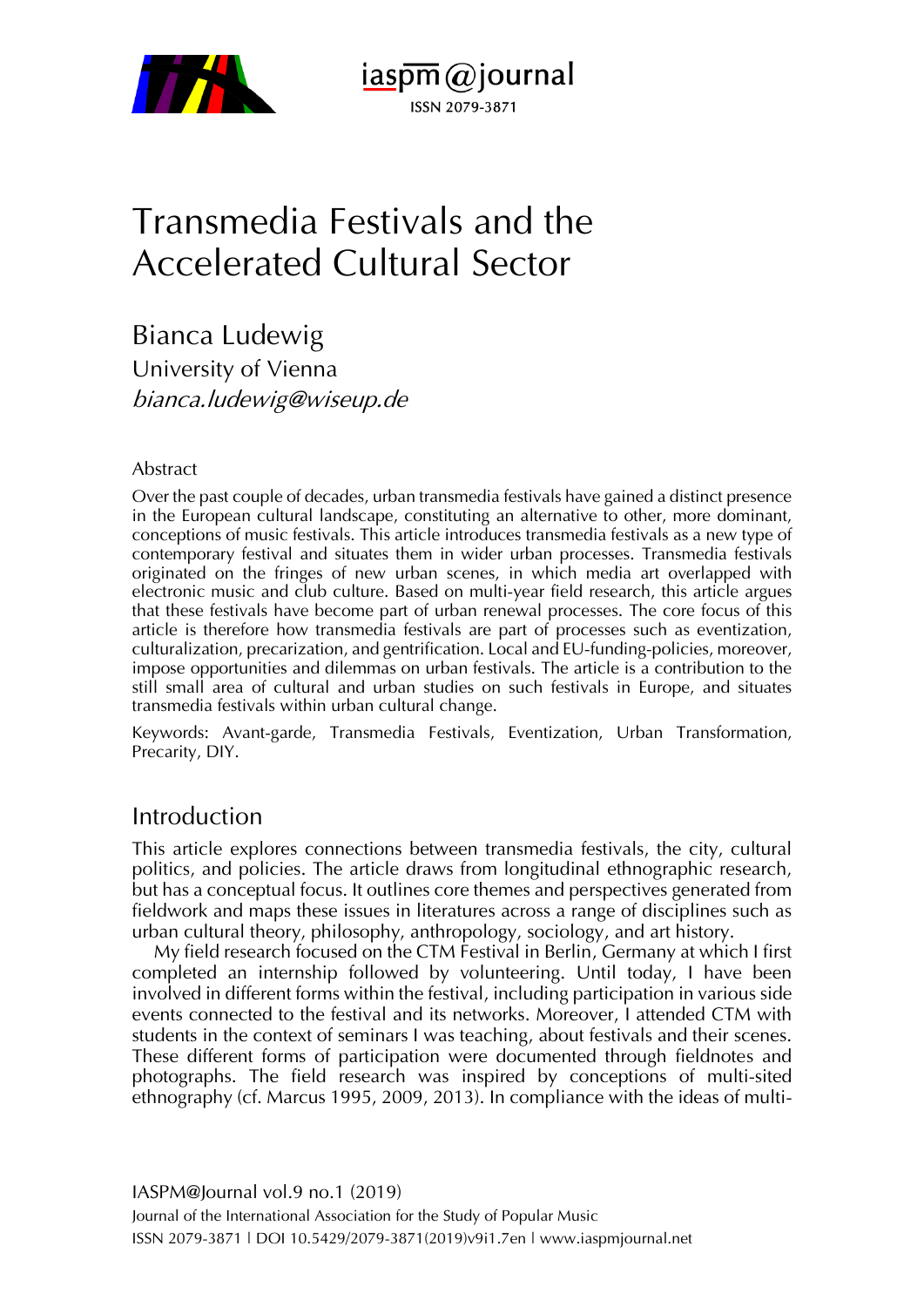sited research, I followed the networks of the festival – its curators and visitors – to other festivals as it is of importance to compare contexts and practices. I conducted about fifty interviews with festival curators, team members, volunteers, interns, artists, and long-time festival attendees. I did additional follow-up interviews with some of the informants, especially with the curators. As a researcher, I moved back and forth between several places and sets of data (cf. Falzon 2009). I revisited some of the festivals several times, in the form of a Pendulum or YoYo type of fieldwork (cf. Welz 2013; Wulff 2007).

## A tentative definition of transmedia festivals

The starting and focus point of my research was the CTM Festival, but my theorization also draws from fieldwork at the following festivals:

Heart of Noise (Innsbruck, AT) Elevate (Graz, AT) Ars Electronica (Linz, AT) Hyperreality/Wiener Festwochen (Vienna, AT) Unsafe and Sounds (Vienna, AT) Rokolective (Bucharest, RO) UH Fest (Budapest, HU) Next Festival (Bratislava, SK) Atonal (Berlin, DE) 3hd Festival (Berlin, DE) Cynetart (Dresden, DE)

Chaos Communication Congress, C3 (Leipzig, DE) (1)

Transmedia festivals have proliferated since the turn of the century and are increasingly established across Europe. There are at least forty transmedia festivals in Europe. Transmedia festivals can be defined as a distinct type of arts festival that combines media art, music, and technology. Some of the journalists and experts who advise or co-curate these festivals call them avant-garde festivals. In the following, I use both terms "avant-garde" and "transmedia" but not synonymously, as both terms underline different aspects of the festivals in question.

The term transmedia emphasizes the aspect of art in connection to technology whereas avant-garde is more of an umbrella term. The avant-garde emphasizes a strong orientation towards the idea of linear progress and is characterized by a particular radicalism towards existing, predominant aesthetic norms. One could also speak of antagonistic, utopian ideas and practices of underground scenes, counter cultures, and alternative movements that are directed against the ruling order. Even though the discovery of new media in itself has historically always been accompanied and promoted by the artistic avant-garde, the aspect of technology is not contained in the avant-garde concept and is not a necessary prerequisite. What speaks against the use of the avant-garde concept, despite its comprehensibility, is the fact that avant-garde can only be marked a posteriori (see Enzensberger 1962). Whether avant-garde is a valid and suitable reference for these festivals will only become clear over time.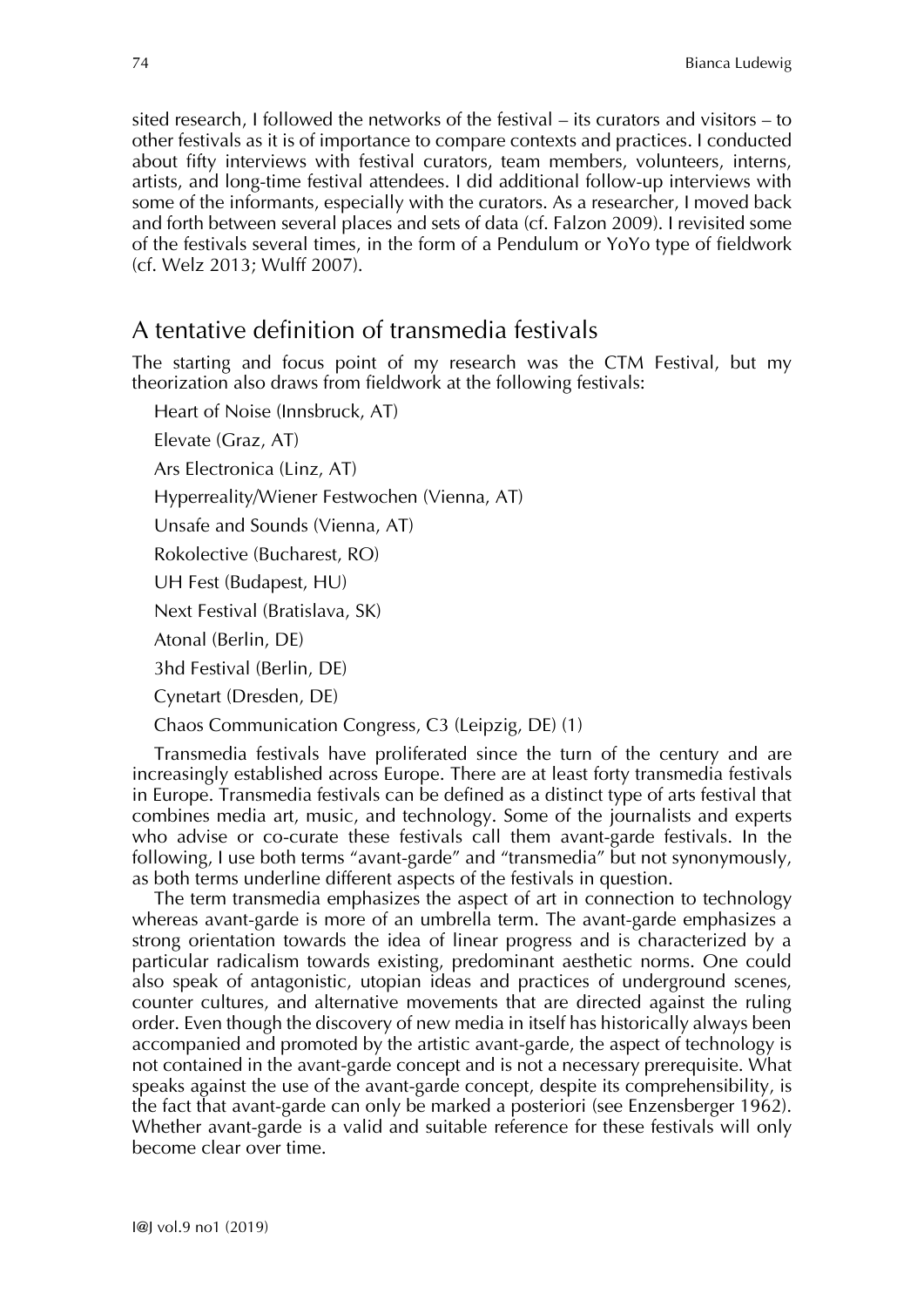Transmedia festivals are dedicated to electronic and experimental music and a diverse range of artistic practices, as demonstrated by the centrality of the terms transdisciplinarity and intermediality in the discourse of this festival culture. The individual festival creates a symbolic sphere in which exhibitions, films, performances, music, and installations are arranged, presented, staged, and contextualized (Teissl 2013: 12, 44, 59). Transmedia festivals emerged during the time of digitization and are themselves a part and outcome of this process. Curators consider technology vital to their self-conception and program. Transmedia festivals are usually urban events, taking place in big cities or regions' capital cities. Most of them use existing cultural venues like theatres, galleries, clubs, and concert halls for their festival editions. The urban environment is crucial as it connects them to the local scenes and their flows of taste, style, and information "seeing the city and scene as inseparable spatial and social phenomena that define each other (...)" (Stahl 2005: 312, see also Stahl 2014). Transmedia festivals follow the principles of the big art exhibits (world expositions, art biennales) rather than those of the common open air music festival (Teissl 2013: 27-48). Many of the curators I talked to have a background in the arts.

Most curators are interested in the same kind of music, although some festivals focus on specific genres (noise, techno, industrial, post-club, electroacoustic, ambient, or similar styles). In general, though, one can always find recurring artist names, which can be filed under wide ranging umbrella-categories like experimental or electronic music. What changes from festival to festival is the art form which is combined with the music. This can be technology, performance, dance, film, discourse, or fine arts. In the field of fine arts, most festivals present art that is somehow linked to technology. Most common are sound art, media art, and audio-visual art.

My ethnography focused on organizers and long-term attendees involved in the scenes from which such transmedia festivals evolve. The majority of the producers, i.e., the core production team as well as the volunteers, are often former festival visitors who wanted to be more involved. Many simultaneously work as organizers, artists, promoters, or journalists, and are involved with the festival circuit at large. They are often identified as "accredited professionals". I assume that about 30% of the festival visitors are such associated professionals. Even if they appear to be audiences, their participation involves professional or career interests, such as networking towards future projects. Those without a regular job at those festivals are often Do-It-Yourself (DIY) activists who contribute to the scene and its networks. Some of them live under precarious economic conditions, although being highly educated and multi-skilled professionals. They push things forward with their activism, but often live off very little money (Ludewig 2018: 126).

#### Festival economics and cultural politics

The organization and financing of transmedia festivals are entangled with cultural policies and networks in the urban environment. The environment of production is essential to understanding the outlook of the festivals. Lioudmila Voropai (2017) explains, in her in-depth study on media art institutions, that at the end of the twentieth century, a paradigm shift took place. The legitimation discourse of art institutions changed and a new ideology and social function was put into effect by neoliberalism. This transformed the cultural institutions, which were brought to life by the ideals of the Enlightenment, into profit-driven business corporations. Critical, progressive, and transgressive projects and institutions have adapted themselves to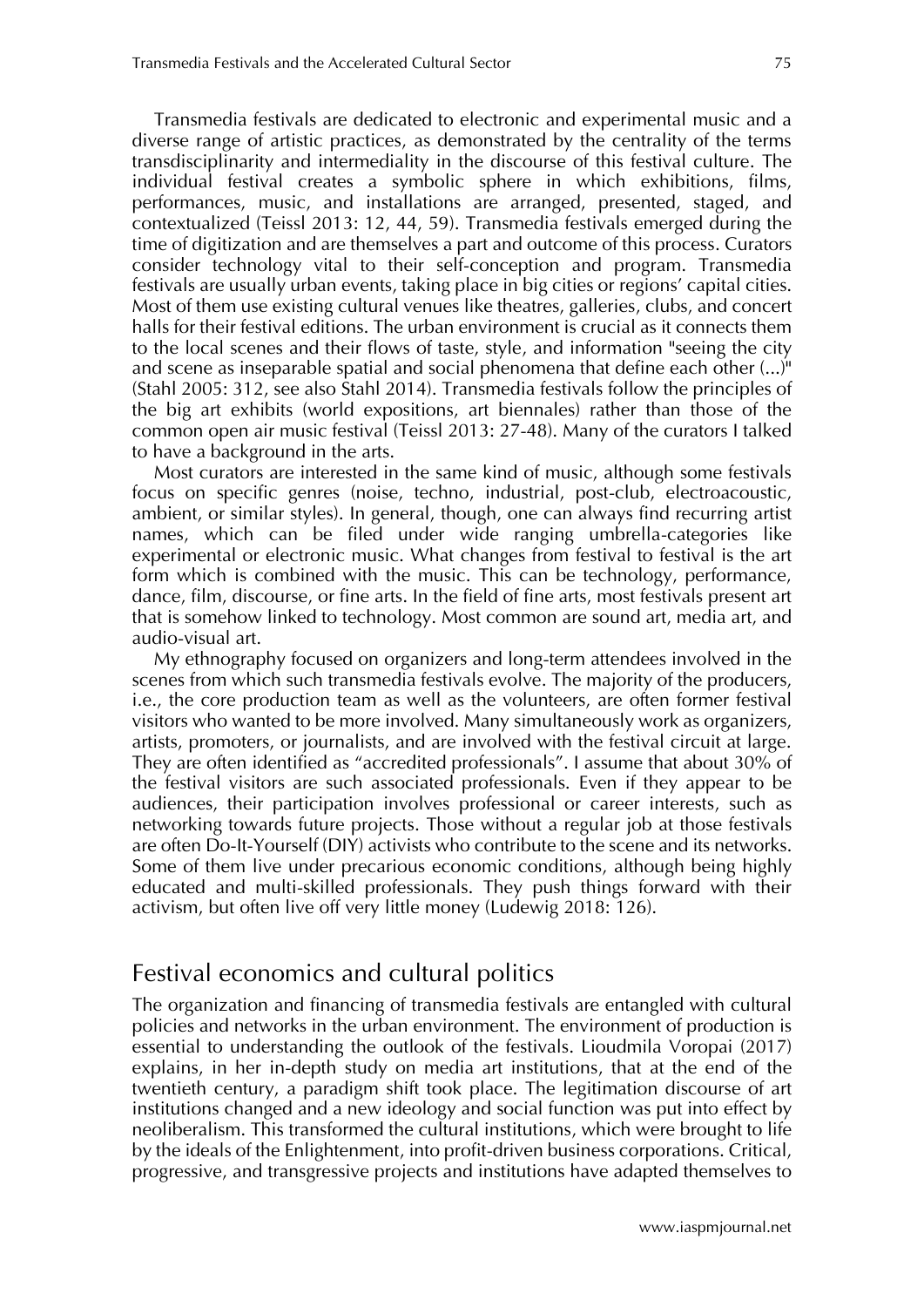these new conditions. Moreover, Voropai suggests that in post-industrial society, the relationship to power shifted further from artists to institutions and distribution, forcing curators and artists to adapt themselves to the system in order to retain or improve their position (ibid.: 20ff). The institutionalization of media art evolved from the economic and political interpretation of the new art form since the 1980s, which was mainly related to the potential of new technologies to generate new markets and investments, and, thus, to facilitate a better future. The understanding that media art offered surplus value compared to other art forms became an accepted discourse in Western Europe (ibid.: 22-23).

New media in art projects was thus seen as creative exploration of these new technologies, going far beyond the boundaries of a purely artistic practice. In the early theoretical essays on media art, Voropai explains that media art was first and foremost seen as the avant-garde of such creative explorations of the new technologies and as an important experimental space which should serve the purpose to render those new technologies more meaningful. In the discourse on media art initiated by cultural and political institutions, a special status for media art was claimed from the outset in that media art was useful for the whole society as an interdisciplinary activity which encompasses art, science, and technology. The idea of media art as a free artistic practice was not on the agendas of mediainstitutions (Voropai 2017: 22-23). Voropai's case studies on the history of mediaartistic institutions confirm the thesis that the expansion of an institutional network for the new artistic forms and practices presumed as (new) media art, was the result of political decisions from above and much less often from below, as a result of artist initiatives and self-organized activities. Many media-artistic festivals, museums, and other institutional foundations were originally initiated by the federal state, city governments, and individual politicians who implemented them (2017: 23).

Today, apparently, (renowned) festivals are functioning as institutions for their scenes and art forms. Voropai, accordingly, examines not only museums and art spaces but also festivals as institutions. Two of her examples are related to my research: the transmediale, which is the sister-festival of CTM (ClubTransMediale), and the Ars Electronica festival. Voropai's analysis suggests that transmedia festivals are an outcome of cultural politics linked to media art, as there were huge investments by cities and states into media art. Festivals, organizations, and museums were founded, and project-funding was remarkably easily available for these artistic practices. As there was a strong overlap since the 1980s across the (small) scenes which were interested in new media art and those experimenting with electronic music, those people met in the 1990s at media art events – particularly in Berlin and in the evolving club spaces. The CTM festival in Berlin was originally a supplement to transmediale, which started in 1988 as an independent video art festival. It was born out of a critique, as transmediale did not include music in its media art show and conference. Since 2004, the transmediale is being supported as a top cultural institution by the Federal Cultural Foundation, beside events like Berlin Biennale and documenta (an exhibition of international contemporary art founded in 1955 which takes place every five years in Kassel, Germany).

In 1999, the CTM festival was launched in consultation with transmediale as an accompanying event consisting of artistic and above all musical positions under the title "10 Days at the Interface of Image and Sound" (cf. Interview Rohlf 2014, CTM director). Throughout the years CTM became an independent festival of its own, including media art. It can be assumed that festivals like CTM also developed as a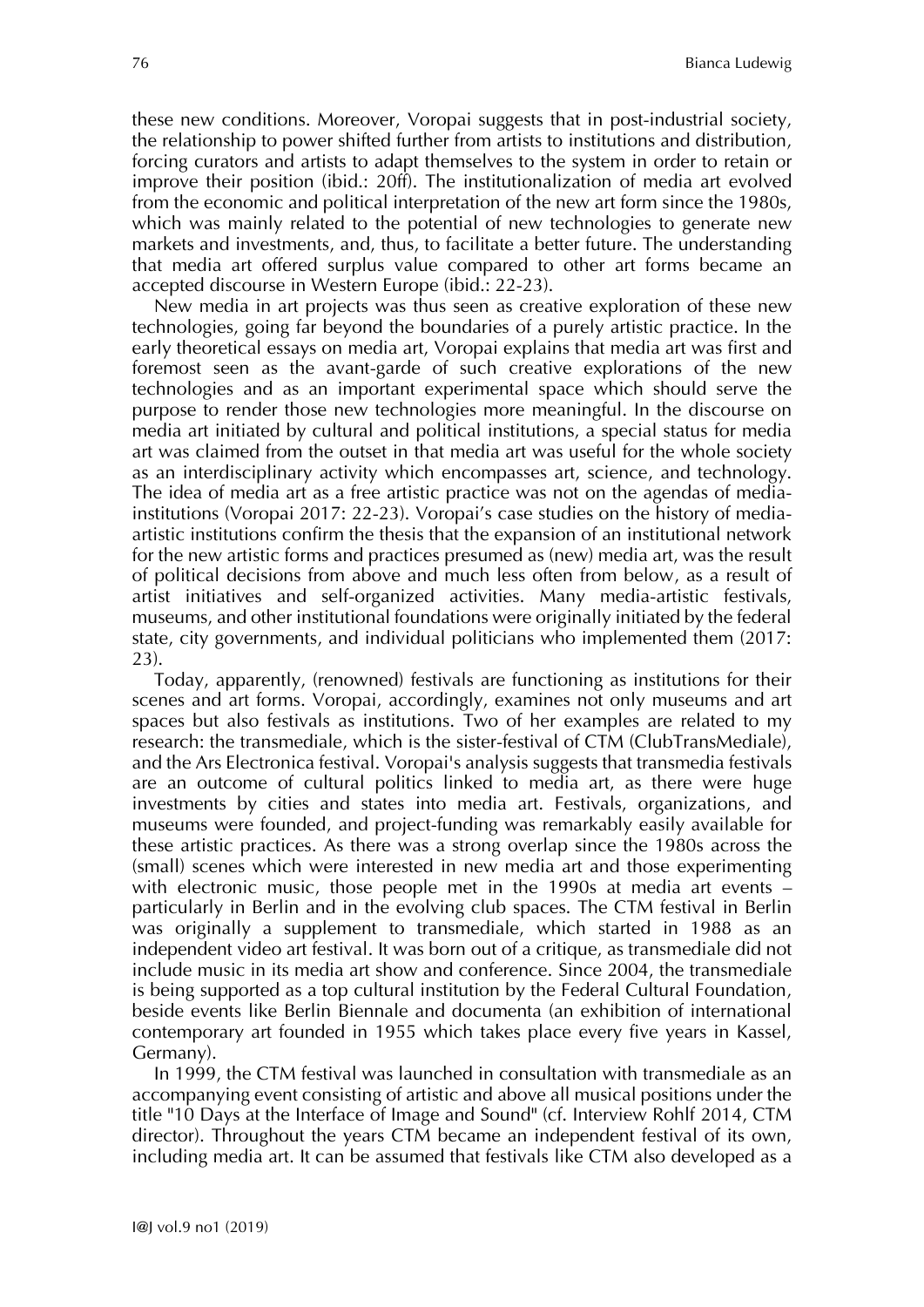result of financial constraints. There was, back then, almost no funding available for experimental club music, due to the fact that it was typically classified indiscriminately as pop music. Even though the well-funded days for media art were already over, the discourses were still reverberating within governments and institutions.

Most of the avant-garde festivals at stake are financed from state, city, or regional funding. In some cities, there are special institutions for fostering or supporting musical and cultural events that are not classified as "high culture" and thus have less funding opportunities (for example, in Berlin the Musicboard and in Vienna the SHIFT program). Some of the festivals, such as the Ars Electronica, have fixed funding and can be considered as officially institutionalized. Most festivals though, including larger festivals like CTM, don't have such fixed funding (2). This means that the curators – in most cases this job is done by the curators or directors – have to write many funding applications throughout the year. As a consequence, the team remains in uncertainty as to whether or not the festival will actually happen as planned. The finances at most festivals are pieced together thusly: Some money comes from the city and some money, maybe, from the state, and special foundations may also finance parts of the program, like discourses, exhibitions, or workshops. Embassies might pay for flights, and businesses will become sponsors (drinks, clothes, cars, music software, and the like) and offer their products or outright pay for special events. Another important financial source are EU projects. The bureaucratic effort required by these projects is immense. Festivals rely heavily on the financial possibilities of the European Union. EU projects can only be carried into execution if transnational networks exist, because partners need to be in other EU countries. Thus, overall, funding and networks are strongly linked together, and this causes the establishment of ever more networks. In fact, during my research several new networks were formed as a result of EU funding. For instance, ECAS (European Cities of Advanced Sound, 2011-2015), SHAPE (Sound, Heterogenous Art and Performance in Europe; ongoing, 2<sup>nd</sup> term), and We Are Europe (ongoing, 2nd term).

For Artemis Vakianis (2012: 155), cooperation is an important strategy for the survival of festivals. Using the example of the Steirischer Herbst (AT), she shows the sphinx-like network of cooperations guarantees the standing of the festival and, likewise, it functions as a safety net, against the backdrop of the cutting down of subventions in the Austrian cultural landscape. A part of Steirischer Herbst is Musikprotokoll, a festival within the festival, focused on classical, academic, and experimental music. Musikprotokoll is also part of the ECAS/ICAS network. Through the international network of cooperation partners, the budget of Steirischer Herbst was tripled. Vakianis emphatically stresses the fact that the EU became a relevant source of revenue for festivals, and that one's own network is crucial for upholding this funding (Vakianis 2012: 155). Those festivals and networks, depending on their size and budget, are always transnational and international, but only very rarely global. Thus, western perspectives and non-western perspectives are most of the time unequally represented.

This is an example on how funding is affecting the showcased artworks and projects at festivals and why most invited artists are still from the "West". Verena Teissl worked for many years as an event organizer on the film festival circuit, as well as a cultural mediator. Since 2010, she has been professor for cultural management and cultural studies in Austria. She published a pivotal study (2013) and additional articles (2012) on the genesis and potential of festivals as an event format. In her study, she explains that there is, generally, a lack of equality in international cultural production, because Eurocentric attitudes are immanent in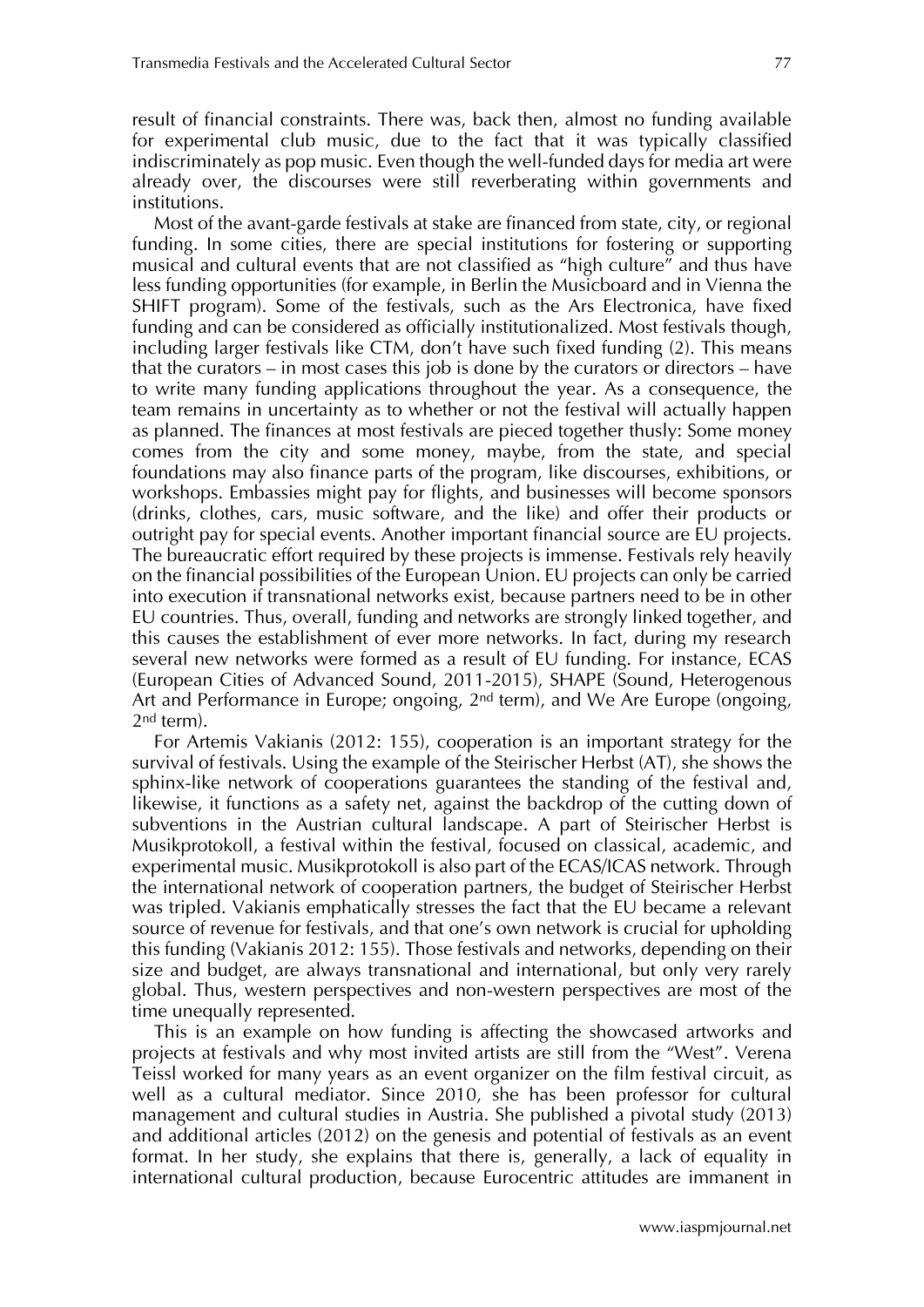the discourses of cultural production at large (2012: 75). Teissl points out that Western productions and artists make up a large percentage of the line-ups at established cultural festivals. Thus, postcolonialism is still in a stage of infancy at arts or music festivals. This tendency is also true for the transmedia festivals. During my research though, most of the transmedia festivals did increase their diversity. This was due to public criticism, but also due to new diversity-aware funding regulations, for example in Berlin from the Musicboard since 2017 (cf. Hoffmann 2017). Very few festivals have had a gender equal line-up from the moment they were founded (there are exceptions, such as Hyperreality or 3hd festival). Some even continue not to practice much diverse-positive action (such as Atonal or Heart of Noise festival). As such, electronic music festivals in general, with some transmedia festivals being part of them, have a huge problem with diversity (regarding gender cf. female:pressure FACTS survey 2013-2017).

Where there is openness towards a global perspective, finances are often a setback. There are very few funding bodies and institutions for such cooperation outside of the EU. In Germany and Austria, the ministry of foreign affairs is in charge of non-European cultural activities. Their interests only rarely intersect with those of transmedia festivals, as they follow geopolitical aims and not aesthetic conceptions. According to Teissl, there is hardly any funding to support the dialogue of global cultures as a future vision. She concludes that countries like Germany and Austria are reinforcing cultural hegemony. She believes that impulses for globality and equality have to be induced by funding-systems, cultural mediation, and curatorial action (2013: 53 and 2012: 83-84). However, curatorial concepts are always dependent on and bound to funding and financing regularities. Examples during my research have shown that even if the financial means are there, such a global perspective is not always desired (3). To sum up: cooperations and networks do not evolve, solely, due to cosmopolitan ambitions and shared interests regarding art forms or critical attitudes, but also due to economic pressure.

## Precarity and networked sociality

Many of the festival producers and visitors are part of a highly mobile, individuated, and glamorized workforce which seems to characterize today's post-industrial urban life and "networked individualism" (Wellman and Rainie 2012:11-12). The resulting working conditions in the cultural and creative realm are often precarious. This is also true for the transmedia festivals. Due to risky finances, most of the German festivals are relying heavily on working with unpaid volunteers, and this is also becoming more common in Austria. A volunteer usually gets a festival ticket for working several shifts. The number of hours is not calculated according to the official minimum wage, but with five Euros per hour on the average (depending on the festival). A hypothesis for further investigation is that cultural work and volunteering is being feminized and of lesser value because of gender inequalities in society. Volunteerism has historically been part of civic organizations in the cultural sector in Europe but is now being promoted as a career opportunity by festivals that operate in a commercial market, including the Roskilde Festival in Denmark (cf. panel at CTM Festival 2019) and the Burning Man Festival in the US (cf. Chen 2009). Festivals also promote volunteerism as a source of authenticity, evoking DIY and community values that are also linked to the normative trends of participation and interactivity in the arts (Relyea 2013). Interns, moreover, can often be considered unpaid labourers, as they receive as little as  $\epsilon$ 100 per month for nearfull-time jobs, depending on the festival and country. During my research the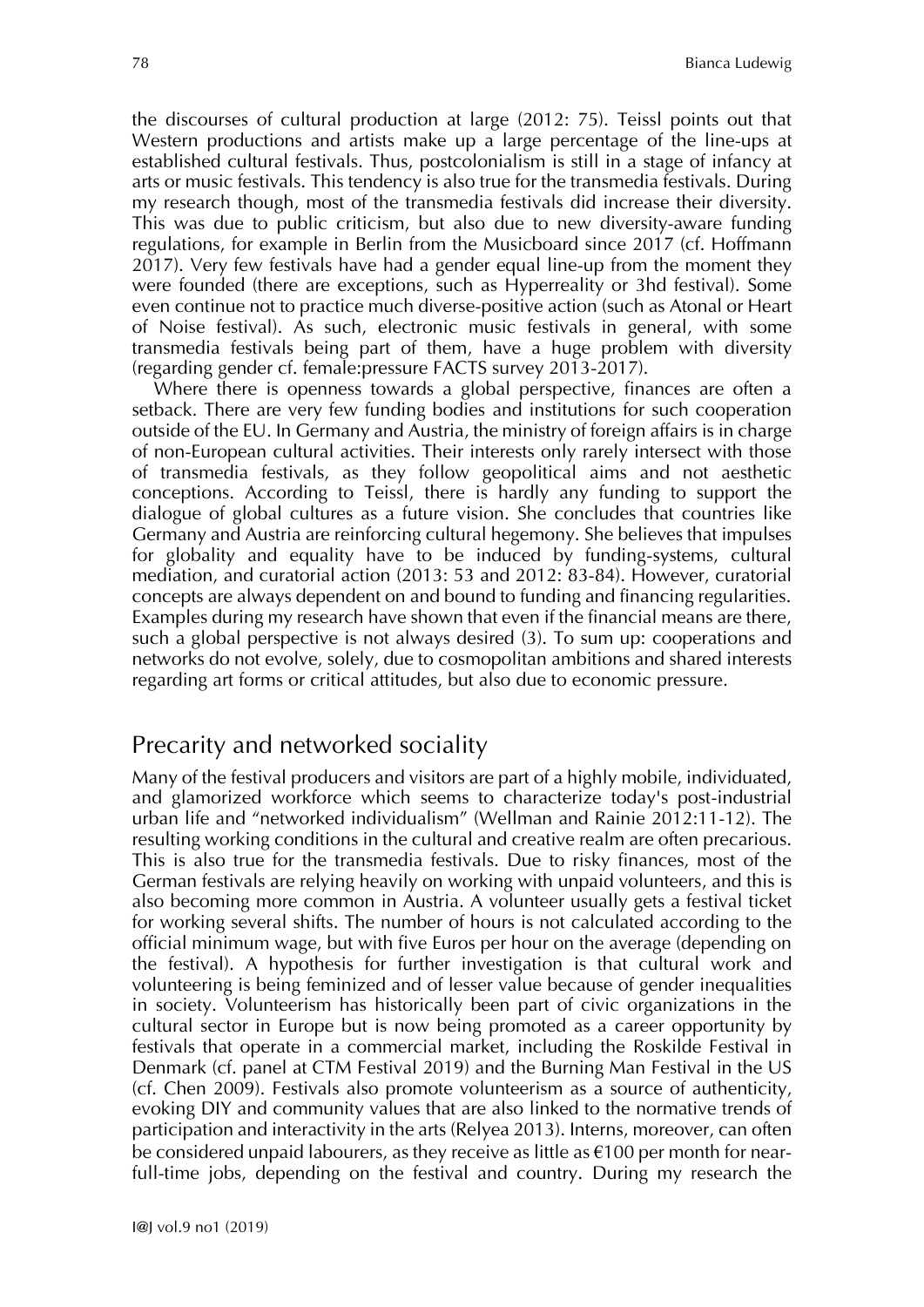minimum wage act was established in Germany 2015. For the festivals this was financially challenging, and many of them reacted by giving internships to students who needed the credits for university, or students from abroad, where the law can't be applied.

The significant impact of funding regulations on festivals, projects, and cooperations of all sorts has become crucial, and intimate relationships are more and more commercially exploited as networks. Using one's creative skills and personal networks is a practice that came from club culture and internet start-ups, where hierarchies are low and the risks high. Wittel (2001) calls this "network sociality". The network phenomenon itself is closely linked to the unfolding of digital communication technology.

In my research, most subjects can be considered as highly trained in the use of digital media. They move skilfully and elaborately in this environment, master several profiles and platforms. But this does not guarantee them a proper income or reserves for pensions. Though activity in the internet is relevant, it is not sufficient. To be there and meet in person is still crucial, as confidential feedback is needed. Contacts which function as multipliers and nodes in the network are therefore helpful. To access them you have to meet at exclusive events and festivals in different cities and countries, because these music and art scenes are transnational. Here the "free agents" of a "free art scene" (Freie Szene) meet and are on hold to get connected and, potentially, to be embedded in temporary projects. This demands a high mobility that is not affordable to everybody. Lane Relyea, an art theory scholar and journalist, who has also been director of Art History at the Glassell School of Art in Texas since 2001, published a study on art world discourses and art practices which he links to the context of information-age capitalism. Project, platform, and database are the crucial terms for today's art world according to Relyea (2013: 25-26). He reveals in his book how neo-entrepreneurial mythologies like volunteerism and DIY agency are established and imposed in the art world: "DIY serves as the honorific term for the kind of subject required by the constant just-in-time turmoil of our networked world" (ibid.: 5). This is also true for working at avant-garde festivals. Such festivals, cultural projects, and art events created a new form of work that can be subsumed as affective labour (Hardt 1999), which is fuelled by "the euphemism of a 'creative life'" (Relyea 2013: 11).

Relyea locates the root of this process in the history of DIY and neo-avant-garde since the 1960s, particularly in the DIY micro-networks of 1980s underground culture, of which he was an active part himself. The larger context of these initiatives was dramatically reduced in the 1990s by the crumbling welfare state and a shift in policy away from social and workplace security to individual risk taking, speculation, and entrepreneurialism:

And so it goes to this day. The Art world remains in the habit of attributing to its 'avant-garde' practices the same social critique as that made by artists twenty to thirty years earlier. (...) Thus diverting attention from ruptures between then and now toward a reassuring illusion of historical continuity. Worse, actual present-day social conditions are often simply glossed over (Relyea 2013: 115).

As early as 1966, Lawrence Alloway wrote for the magazine Canadian Art: "We are all looped together in a new and unsettled connectivity. (...) Art today is distributed in a network of communications" (Alloway 1966: 35-36). The numerous micro-networks of the 1980s became part of today's big art exhibits like documenta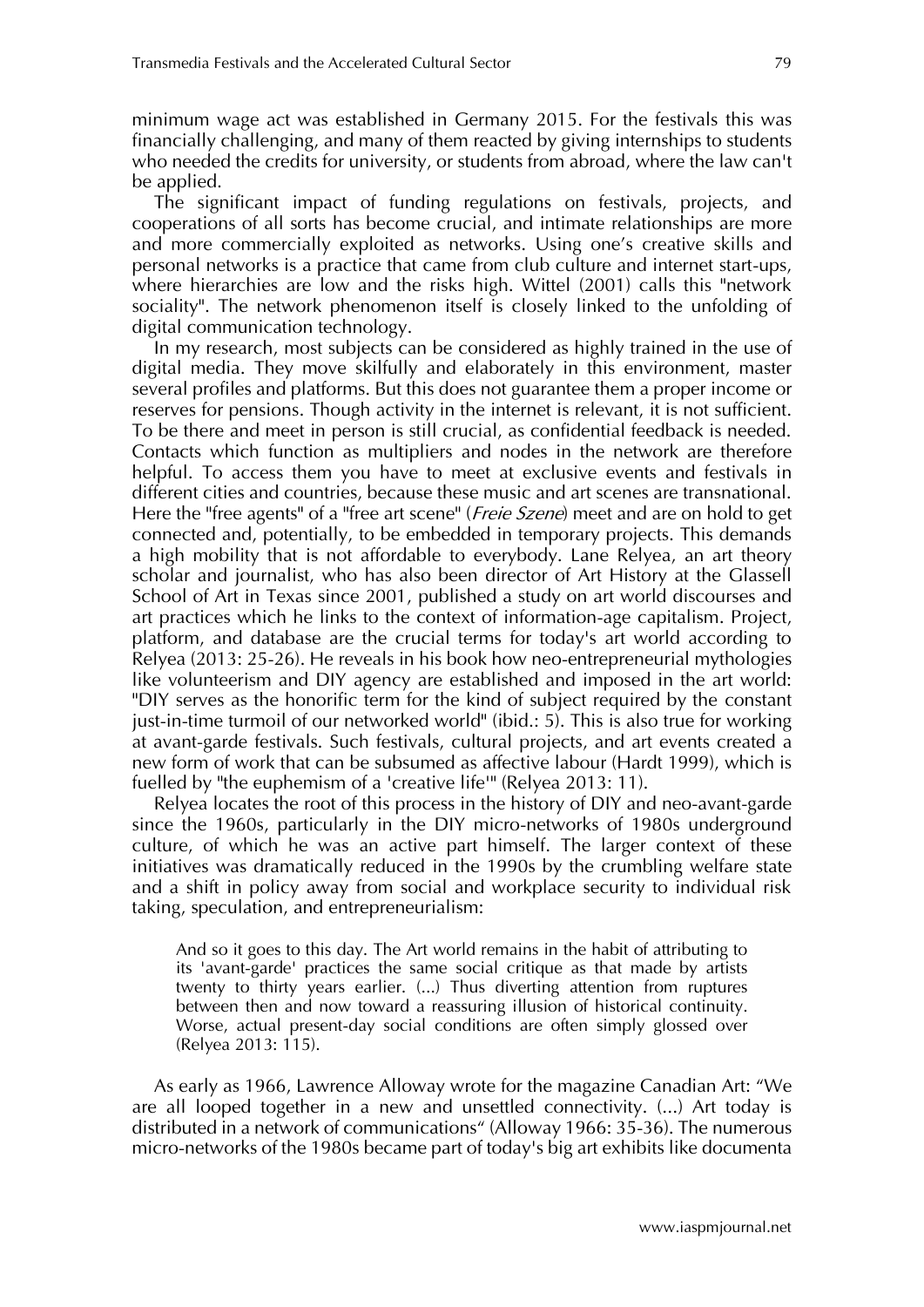or the art biennals (see Relyea 2013 for a variety of examples). The former DIY free agent is now a heroic figure of neoliberalism.

Releya quotes in this context Lev Manovich (2009): "Culture industries have started to systematically turn every subculture (...) into products. In short, the cultural tactics evolved by people [are] turned into strategies now sold to them" (324; here: 48). Boltanski and Chiapello describe this process, too, in their book The New Spirit of Capitalism (2003), where the artist critique is picked up by economics and management only to be eventually assimilated. According to the authors, ideas were taken from the repertoire of the avant-garde since the 1950s, for example regarding festive events, the idea of work as play, emancipatory discourses, and surrealism (2003: 217). Referring to Boltanski and Chiapello, Relyea explains that social economy was obsolete after the crisis of the 1970s and capitalism got its prestige back by hijacking creativity via "networked relationships that 'democratized' managerial expectations" (2013: 124). Accordingly, DIY has become a neo-entrepreneurial mantra and empty index for Relyea:

No longer about condemning the system, DIY is exemplary of how to endlessly bargain and negotiate with it, how to battle for a modicum of romantic glamor and self-worth within it, a sense of worth measured by the system's values and achieved through its laws and norms (ibid.: 49).

The commodification of the art world is, according to Relyea, exemplified in art's social turn, where the artist as individual got replaced by the artist as network (ibid.: 52). Work is now happening in the modus of information, a redesign that happened largely unnoticed: "As cyberphiles like to say, information wants to be free. Such is the freedom of the new free agent, who is both communicational (...) and also informational, which means weightless and event like (...)" (2013: 122). This more networked marketplace and cultural landscape is adaptable to new marketing strategies, and as Relyea argues, it fosters an emerging "nobrow culture" (ibid.: 196): "Far-flung heterogeneity currently signifies not resistance but privilege" (ibid.). This also affects transmedia festivals, whereas fifteen years ago this music and art was only interesting for a small community and a distinctive, mostly DIY, scene. It now appeals to a much larger audience and, hence, its content is much more attractive to brands and companies, which have the money to set up every festival they want, as Jan Rohlf, CTM festival director, explains:

These companies have also the means to make a completely different kind of marketing. They adopt methods and formats that used to exist mostly outside such corporate settings; this has become massive. Independent media are closing down, but instead there are channels like Electronic Beats, Red Bull Radio, Boiler Room TV. Textual content and artistic projects are financed from Mercedes to Intel and in addition there are all the event formats by these brands. Such as Red Bull Music Academy, Electronic Beats festival or Ableton Loop, music events by Vans, Converse or Zalando. (...) Even without these brands there would probably be a development towards these more hybrid forms of music, which corresponds to a life-worldly experience that we all have, that everything becomes more and more mixed... But through these brands, it is massively accelerated and pushed into the public eye (Interview Rohlf 2018, 44.40-47.33, translation by the author).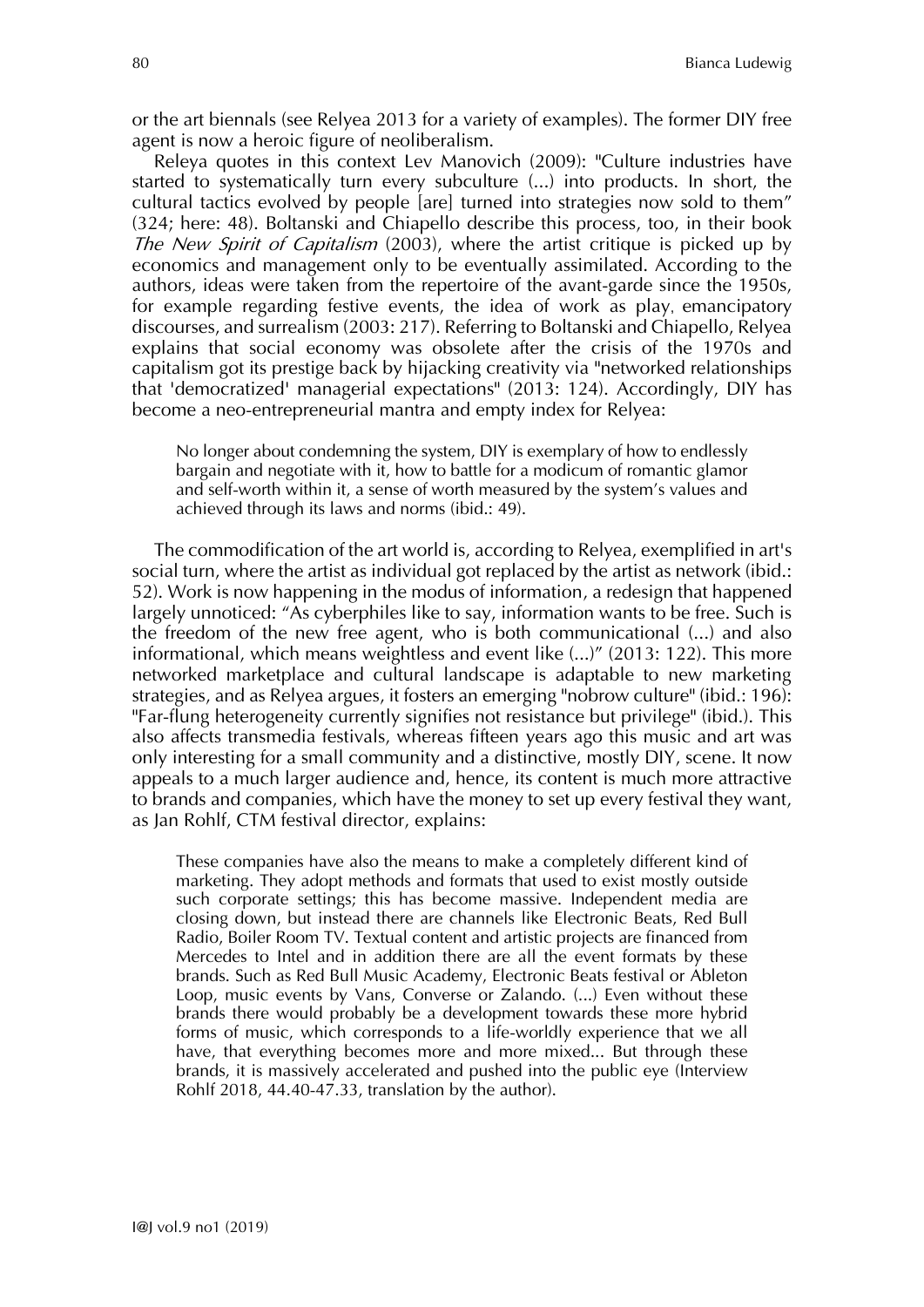# Cultural gentrification or the accelerated cultural sector

The term "cultural gentrification" derives from the research field itself. It started to pop up in the past two years in informal conversations at events connected to the festival circuit and eventually in interviews. Cultural gentrification is a result of the interplay between cultural events and the city, though it is not limited to the urban. This relation of events to the city where they happen has been underexposed and underestimated in past research. In my research, I seek to include these connections, with the city of Berlin as an example. In this section, I want to offer some arguments which illustrate these ties. Following Fabian Holt and Carsten Wergin, these are crucial as:

Popular music is produced and experienced within particular social, economic, and technological arrangements between individuals and organizations in the city. Its meanings change within emergent social groupings and neighbourhood dynamics. More specifically, we contend that to analyse popular music in contemporary cities separately from evolving post-industrial issues of regeneration, gentrification, city marketing, and festivalization would be obsolete (Holt and Wergin 2013: 2).

Enis Oktay (2014) elaborates on the links between Berlin and its music scenes, terming Berlin as Europe's nightlife capital. Berlin displays a glamorous picture of work life, according to Oktay, where alienation is disguised through aestheticization, by hordes of creative industries workers. They "mix work with play – flexible working hours, informal work space, low hierarchies – and combine income from such jobs with the dole to adopt a precarious yet celebratory lifestyle, which seems to be in a constant state of partying" (2014: 214). And this is meant as a reproof: "In fact, Berlin is being accused by many of being a free-rider; a capital of 'bobo idlers' and welfare recipients, whose sole contribution to the national economy comes from tourism, leisure and creative industries" (ibid.: 211-212). Oktay experiences Berlin as a haven for privileged migrants and first world cosmopolitans, the globally mobile, and the privileged. He considers these people as a new digital-social-network generation who went to university or art-school and who re-appropriated critical theory and post-structuralism. In his perspective, they utilize critical theory to legitimate the marketing of products, hedonistic excess, and network sociality to ultimately facilitate new trends of urban and cultural gentrification. Berlin scenes perform "institutionalized transgression" (213) which is fuelled by the use of networking platforms such as Facebook, Twitter, Resident Advisor, Instagram, and Restrealitaet (a special platform for clubbing). As a side effect, Berlins' complex and not always glamorous past is deleted or at least forgotten.

In Berlin, partying is often connected to work, but this remains invisible to outsiders, and often also remains unnoticed by those affected. The Institute for Precarious Consciousness (IPC) attempts, in its theorization of precarity, to merge digital technology and the credit system with the neoliberal concepts of success and career. Today, communication through technology is omnipresent and more common than ever before, but only through controlled, monitored, and mediated channels. Zygmunt Bauman describes this moment as "war for recognition where we must represent ourselves in public" (Bauman, re:publica 2015). The result is, according to Bauman, a fear of being an unimportant person, the fear of exclusion. The IPC links this to the psychological aspects of precarity: "[T]he system holds the threat of forcibly delinking anyone any time. The present dominant affect of anxiety is also known as precarity. Precarity is a type of insecurity which treats people as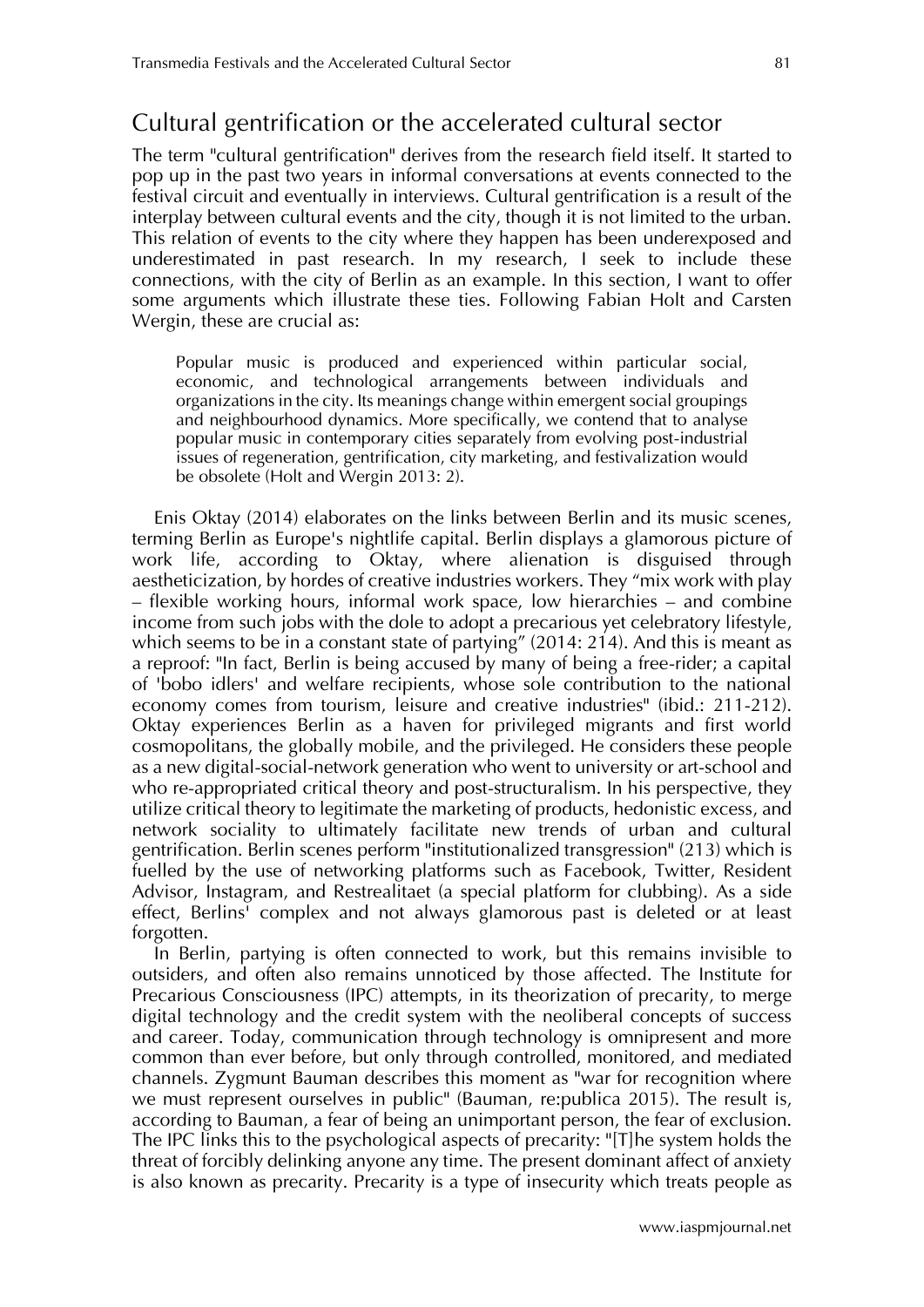disposable so as to impose control" (IPC 2014: 4-5). Cultural theorist Angela McRobbie shows, in her case-study of designers in Berlin and London, that gender, race, and class are often overlooked in the transformations that happen in the urban world of work:

[T]he raft of equality measures of the type we associate with mainstream normal employment is often suspended if not reversed in this cruel (if also seemingly 'cool') environment where the US 'start-up' mentality prevails (...). Here we can see how the governmentality aspect of anticipated pleasure or promise of workplace sociability functions to close down awkward issues around race or sex discrimination (2016: 37-38).

In the realm of arts festivals and cultural events the competitive strategies of the market are prevailing. Innovative concepts are not applied to the festival structure itself but solely to the presented works of art. This means that there are no alternative approaches: Transmedia festivals likewise are ruled by the market, for example payment of artists and participants, workers or ticket distribution (4). The artists are paid in relation to their assumed market price, which results in huge fee-differences for performances at festivals. Another problematic aspect is that music and art are taken into service for the urban upgrading and gentrification processes. As stated above, these festivals rely mostly on existing art and music venues. Bigger festivals use more established (and thus secured) venues, but smaller scale festivals rely heavily on affordable small and medium-sized spaces. This is especially true for the music and art scenes outside of the festival realm; they are the breeding ground for the future artistic productions shown at these festivals, and those spaces appear less and less in the inner-city centres (Ludewig 2019). As stated by Yvonne Doderer, a transdisciplinary architect and activist who is professor for gender and cultural studies in Düsseldorf, Germany, art and culture are increasingly used for consumption and to aestheticize commercial activities (2013: 51). Events contribute, as content producers, to the (positive) branding of a city, and the number of Biennales, Triennales, and annual festivals of any format increase constantly. Meanwhile, the funding system is cultivating dependencies, as more and more events are applying and competing for the funds. Musicologist Alenka Barber-Kersova (2007) also underlines that the musical underground became not only accepted, but brings forward new economic ideas, such as co-working spaces, creative campuses, artist-residencies, and festivals. Festivals and events thus become a highly competitive field, especially in places like Berlin that attracts artists, cultural workers, and entrepreneurs from all over the world. The terms festivalization and eventization try to capture these processes.

According to Hitzler, events are condensed in space and time and create worlds of cultural experience with a strong appeal aimed at consumption. Events provide spaces of possibilities; they promise experiences and occasions for collective selfstaging (2011: 13-14). Eventization, as Hitzler puts it, is not stoppable. It is already as natural and prevailing as globalization or medialization. Entrepreneurs of all kinds have discovered the effectiveness of events as a marketing tool; and as a consequence, events are increasingly growing in size. Hitzler terms this as "accelerated eventization" (ibid.). And this is clearly not meant in a positive manner, because he compares it to a "Juggernaut", a force which destroys anything in its way (ibid.: 96).

For Holt and Wergin, the processes of festivalization play a key role in the relationship between music and the city: "During the 1980s and 1990s, city marketers, advertising agencies, policy makers, and cultural institutions started to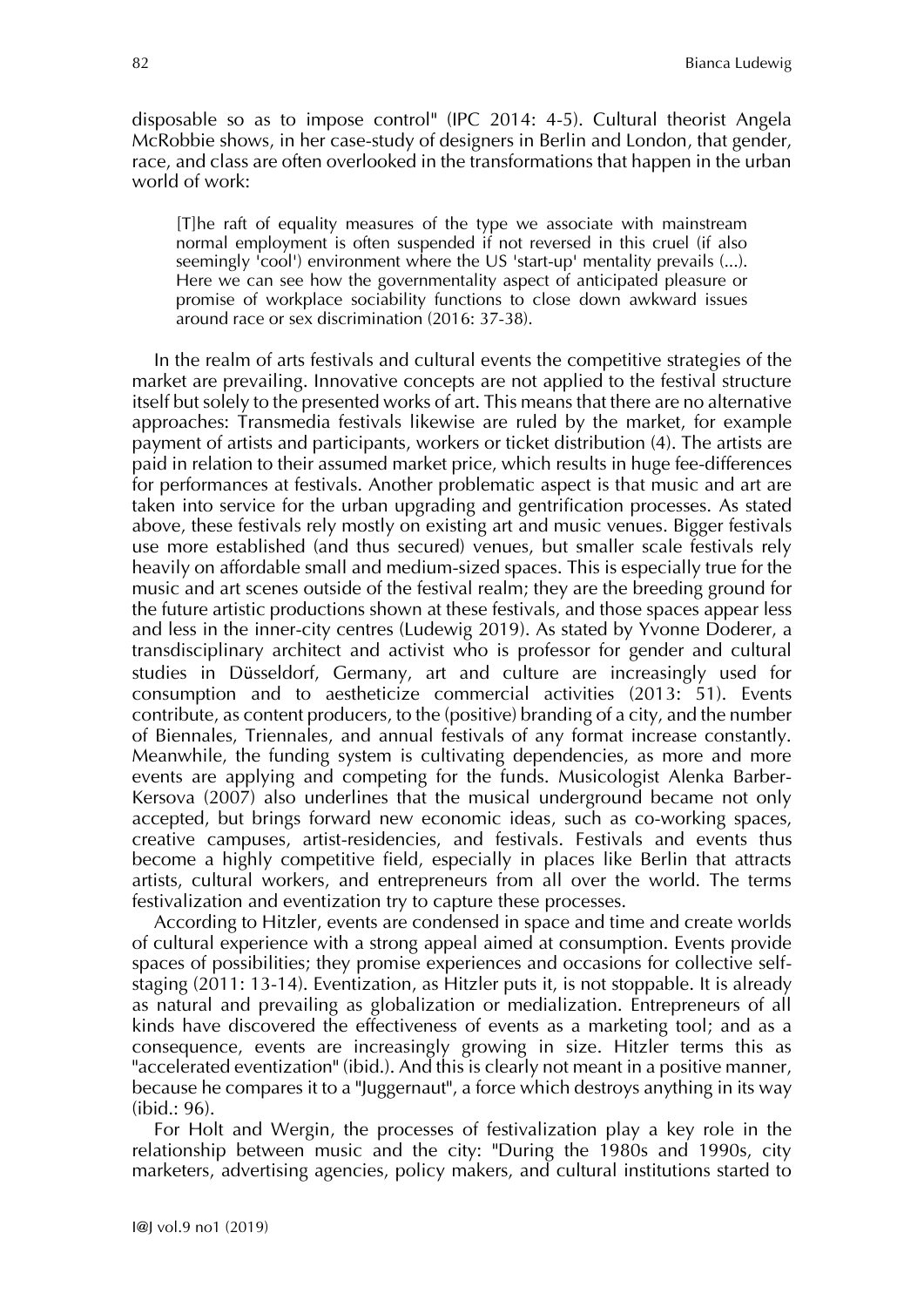recognize the communication potentials of cultural events. This development quickly became identified with the term festivalization" (Holt and Wergin 2013: 6; cf. Quinn 2005). Sociologist Andreas Reckwitz outlines in his book On the *Invention of Creativity* (2012) the strategies of culturalization: semiotization, reflexive historization and affective, sensual aestheticization of the urban environment (278). The first two aspects contribute to the aestheticization of the urban atmospheres, which is pushing forward the establishment of a dispositive of the creative city. Since the 1970s, this is an ongoing process where the inner city is upgraded with the musealization of historic landmarks, with postmodern spaces of consumption, and creative clusters. Ideas of subcultures or critical city planning were picked up by the governments and led to a more culturally orientated urban environment. The agents that today accelerate this process are the subcultures and art scenes, the academic middleclass, the enterprises of the creative economy and consumption, and the municipal politics (ibid.: 287). These agents are all connected to processes that overlap, interact, interlink, and gain momentum. Taking it to the bottom line: How cities are governed, controlled, and managed in late capitalism depends on cultural dynamics. Reckwitz calls this process, according to Foucault, the governmentality of urban culture and aesthetics. My research subjects refer to it as cultural gentrification.

Canadian communications scholar Geoff Stahl went twice to Berlin to research music scenes and, particularly, the CTM festival. After his first visit he wrote the article "Play on your own risk: Scenes of a 'Creative City'" (2005), where the title already reveals suspicions. However, he underscores the festival experience and many of its positive aspects. But upon his second visit several years later, he notices the manifestation of a cultural precariat in Berlin, and this becomes crucial for his view on CTM and Berlin scenes (2014):

The cohort of creative individuals is caught up in the tenuous, but increasingly central, cultural economy (...) The precarious nature of creative life in a socalled 'new' urban context is one where entrepreneurship, creativity, innovation and cultural labour are activities shaped by an ideology that values flexibility, mobility, immediacy, efficiency and adaptability. For many artists (and countless others) living and working in New Berlin (and other cities), there are no guarantees, no assurances of a sustainable career, (...) in a creative field which privileges uncertainty as the necessary force driving its competitiveness (2014: 193).

The city itself becomes a commodity that is on sale, while art and music are a more distinctive form of consumption; at least for those who benefit from the neoliberal politics and are able to afford it (Doderer 2013: 50). For Doderer, conflicts are common in the history of cities, but the urban quality of life is also determined by who is successfully included. Regarding inclusion, Oktay's perspective on Berlin's music and art scenes is more disenchanting, as nothing is safe from being hijacked for consumption and, thus, there are no alternatives: "the rockstar's way of life has been appropriated by the techno DJ, the visual artist and the culturepreneur (...) so there actually is no need for activism; the creative lifestyle package already comes with the official stamp of dissidence" (2014: 220). He characterizes Berlin by a loss of gravity "this joyful vitality in the air (...) as one is wandering around the increasingly gentrified parts of the city" (ibid.: 219). Andrej Holm calls gentrification "a global urban strategy" (2013) which expresses itself in many diverse types of gentrification. He describes the present situation in Berlin as "mainstream gentrification" (2016), where the dynamic of gentrification has submerged beyond the inner city. This happened largely unnoticed by Berlin's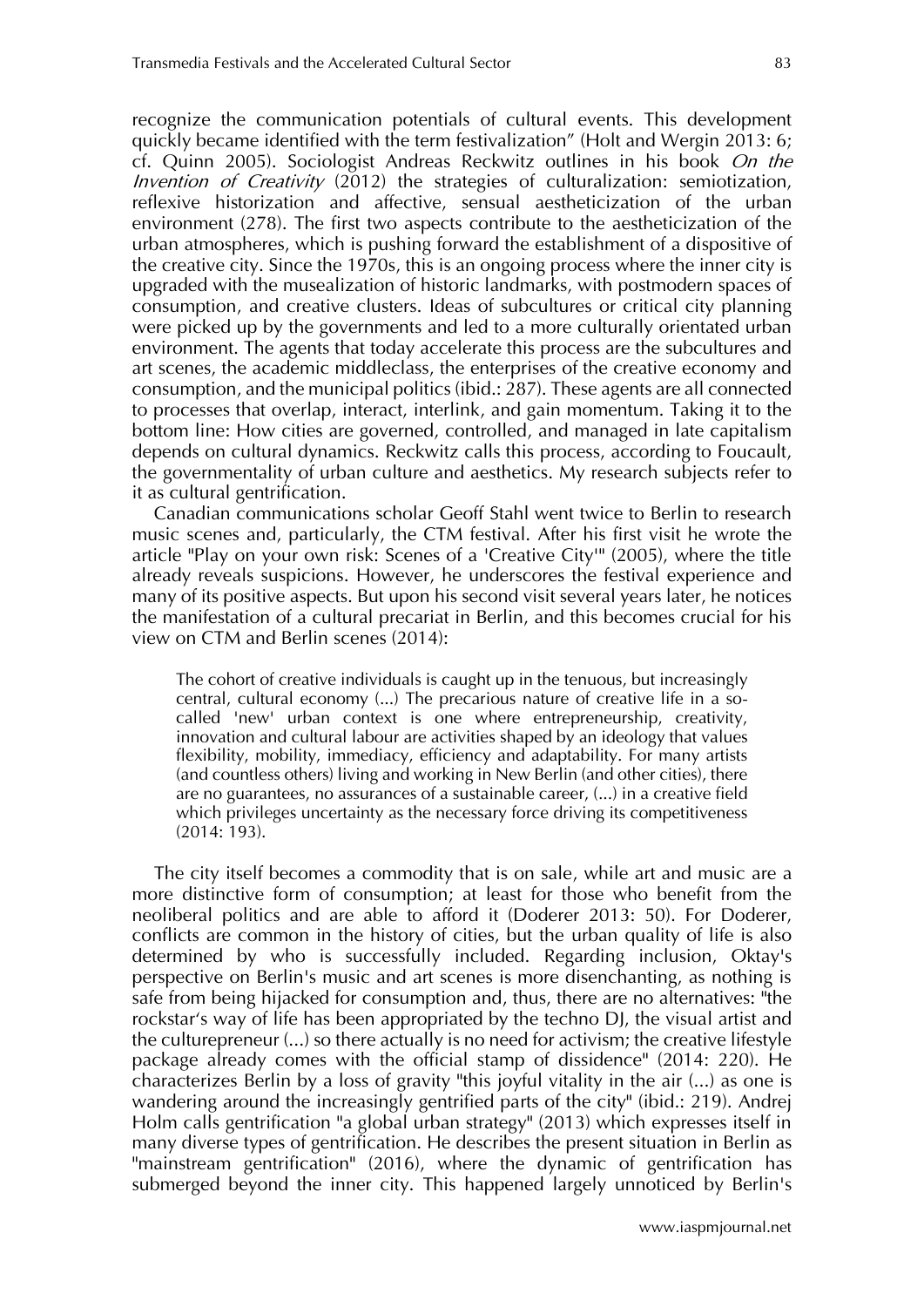creative class, who are slowly becoming aware of this, as affordable apartments, also for the middle class, grow scarce.

#### Conclusion

As we have seen, many complex, problematic, and ambivalent aspects connect events like festivals to cities as well as to economics, technologies, European policies, and local politics. In this scenario, culture is caught between state and market. Contemporary avant-garde festivals try to show critical cutting-edge art and create spaces of possibility, but they are themselves limited in their potential. The critique of curators or artists is soon hijacked and assimilated in the process of profitmaking by manufacturers of clothes, drinks, software, or service providers. Equal opportunities, an innovative form of organization, or fair pay is not on the agenda of most researched festivals. The festivals' organizers strive for innovation, transgression, future visions, and social or artistic experimentation, but rarely apply these ambitions to their own organizational structure or the networks and structures they are part of.

Even though my research is not focused on media art – although it investigates some of its artistic expressions, that appear together with musical works at these festivals – the history of media art is important, as media art is presented at most of these avant-garde festivals. This is due to funding opportunities of the past, an existing overlap within the scenes, and processes of cultural gentrification, which push distinctive tastes into the mainstream that were previously linked to specific communities with a DIY spirit (events where makers outnumber consumers). Companies and brands discovered these distinctive scenes and tastes increasingly as new market opportunities (interview Rohlf 2018). According to Voropai, the theme of the collaboration between art and science has developed in recent years into a new institutional paradigm, whose dynamics seem to repeat the culturalpolitical fate of media art itself. Since new media art is not new anymore but everyday experience, discourses and institutions now head towards Art-Science Collaboration and Artistic Research. Voropai points towards an increasing culturalpolitical instrumentalization within this new Art-Science paradigm that led to a whole new body of institutions and to new kinds of cultural hegemony within art practices and also science. Knowledge capitalism and the academization of art are further core issues, because universities and academia are increasingly part of and affected by this, and future research must also include the neoliberal university. Joint administration essentially shapes the whole of European cultural policy, as Voropai points out, ever since the term "cultural policy" was put into use. This leads to a feedback system, and art becomes a means for the popularization of science where artistic quality is increasingly valorized by quantitative measurements (2017: 309-310).

As a consequence, festivals which previously had a strong emphasis on music, like Future Everything in the UK (Ex-Future Sonic Festival, and formally member of ECAS network), or on media art, like Ars Electronica in Austria, have now become centre locations for Science-Art productions, as this secures their economic survival (cf. interview Future Everything 2015; interview Future Lab/ Ars Electronica 2014). Most of the transmedia festivals that still feature music as a core element have an uncertain future. Many of them, like CTM, have program features like laboratories (in case of CTM called "Hacklab") that are supposed to give an impression of scientific or technological value. In Berlin, where the attractiveness of techno and club culture for tourism has become evident for the government, there is hope that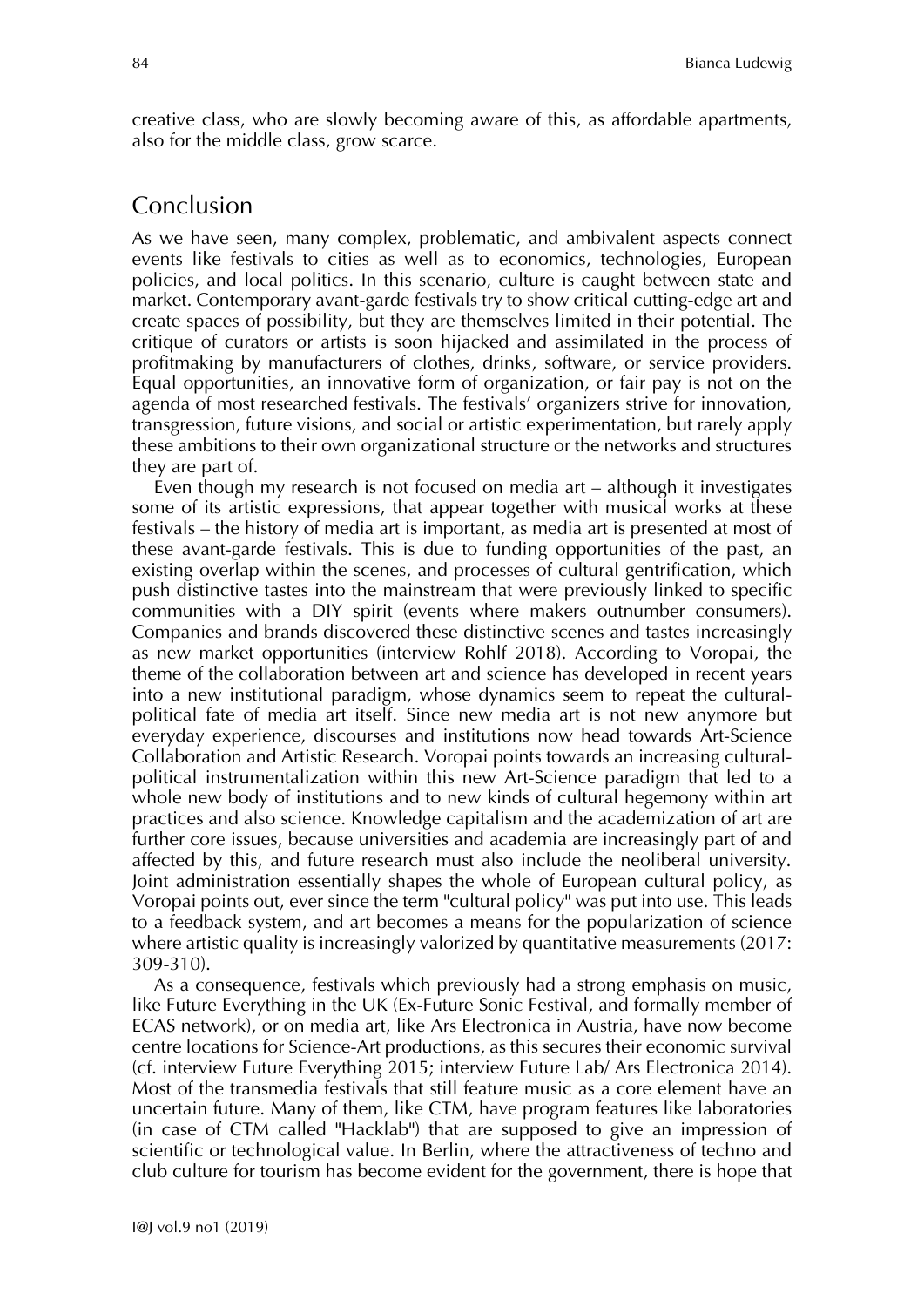they can somehow retain or even increase their finances and thus successfully compete against brands and companies due to new funding possibilities by the Musicboard (since 2013), the City Tax funds (since 2014), or a newly established festival funding of the Senate Department for Culture and Europe (since 2018). For festivals in the post-socialist countries, the situation is much more difficult as there is hardly any funding for these kinds of events (cf. interview Rokolective 2015 & 2017, cf. interview UH Fest 2017, cf. interview SHAPE 2018).

Questions of diversity – be it the equality of gender or equal opportunities of global art – are, as such, based on mainstreaming trends which can be considered the marketing of former niches picked up by funding bodies and governments or on voluntary self-monitoring by curators. Otherwise tendencies towards equal opportunities within avant-garde festivals might soon be out of fashion and revealed as former tokenisms. A major challenge seems to be that there are only few alternatives to the existing funding systems and forms of organization. One of the few examples of independence is the hacker congress C3, which has taken place in Germany since 1984, and been located in Leipzig since 2017. The C3 applies the urge towards innovation and utopian impulses also to its own organizational structure. In its clever and elaborated structure, logistics, and organization, the congress can be understood as a work of art in itself. This is only possible because everybody is encouraged to engage in the organization of the contents or infrastructure, every contributing participant is also asked to buy a ticket. Here, volunteering is also an essential part of the undertaking, but with the difference of independence from the influence of brands, companies, and state government funding bodies and to secure an affordable entrance fee for everybody. Unlike other festivals, events, or conferences, where only a few people are volunteering in opposition to paid speakers, artists or workers, most participants at the C3 pay and volunteer.

I am not suggesting that all festivals should be organized as DIY events. This would also suggest that this kind of work is not only badly paid, but limited to unpaid work. Likewise, it is necessary to build knowledge about organizational structures that are able to create independent events. This provides spaces that are urgently needed, where innovative experiments and knowledge exchange can happen, that enable new ideas and concepts that could help to transform events, festivals, and the cities where they happen into places of more fairness, equality, diversity, solidarity, and adventure. Truly universal spaces of possibility "where space is not limited or defined by capitalism but radically open ended" (Williams, CTM 2013: 21.33-21.48).

## Endnotes

(1) The C3 is not a transmedia festival but a hacker congress organized by the Chaos Computer Club (CCC). It nonetheless includes elements and characteristics of the festivals at stake. It was added to the sample to exemplify alternatives to the structural and organizational problematic.

(2) This is changing right now for CTM, after 20 years, due to a new type of festival funding: the festivalfonds of the senate department for Culture and Europe in Berlin. CTM and other festivals (for example Atonal) have been granted this festival funding for a short-term period 2018-2019.

(3) An example is the prestigious event Wiener Festwochen 2017-2018. Here a huge line up with many global co-curators in discourse, performance and music was put in effect by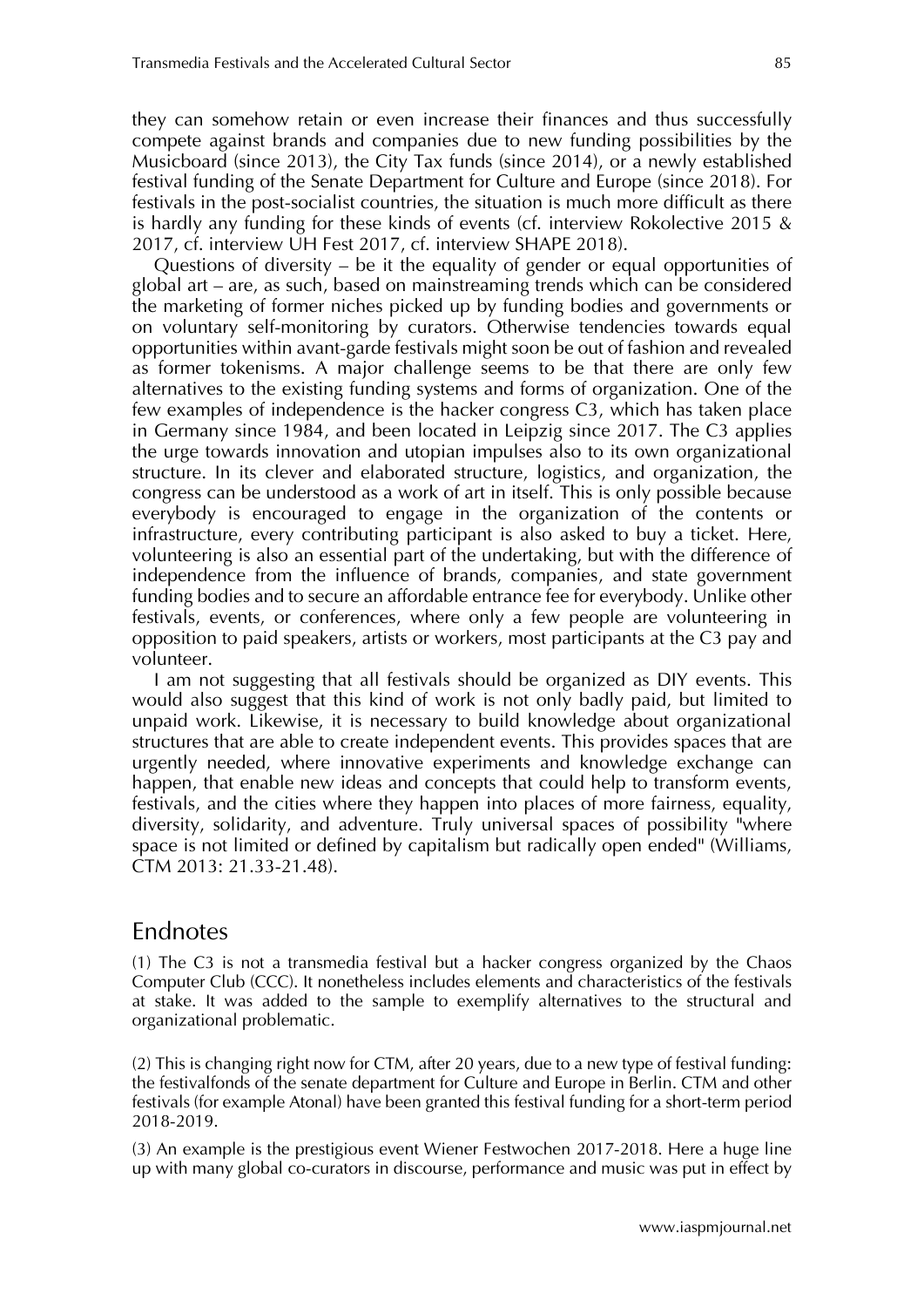Thomas Zierhofer-Kin and his curatorial team; visitors were told to let go of their privileges. After the first edition, there was a lot of bad press about the event and part of the curatorial team had to leave. After a less radical and demanding edition in 2018, Zierhofer-Kin and the rest of his team had to leave, even though he should have been in charge until 2020.

(4) The global ticketing market is in large pieces owned by Live-Nation (US) and Eventim (Europe). The ticketing enterprise Eventbrite is often commissioned as assumed to be a less problematic alternative. But all of those enterprises seem to be especially invasive, as the global market was overtaken in a short period of time.

# Acknowledgements

I wish to thank Tristan Bath for proofreading and Fabian Holt for advice.

## References

#### Bibliography

- Alloway, L. 1966. Art and the Communications Network. Canadian Art 23 (1): 35-36.
- Barber-Kersovan, A. 2007. Creative Class, Creative Industries, Creative City. Ein musikpolitisches Paradigma. In D. Helms, T. Phleps Ed. Sound and the City. Popul*ä*re Musik im urbanen Kontext. Bielefeld: Transcript: 11-30.
- Boltanski, L. and Chiapello, É. 2003. Der neue Geist des Kapitalismus. Konstanz: UVK Publishing.
- Chen, K. 2009. Enabling Creative Chaos: The Organization Behind the Burning Man Event. Chicago: University of Chicago Press.
- Doderer, Y. 2013. <sup>R</sup>*ä*ume des Politischen. Dimensionen des St*ä*dtischen. Münster: MV Publishing.
- Enzensberger, H.M. 1962. Die Aporien der Avantgarde. MERKUR 16/171, May 1962: 401-424.
- Falzon, M.-A. 2009. Multi-sited Ethnography. Theory, Praxis and Locality in Contemporary Research. Farnham/ Burlington: Ashgate Publishing.
- Female:pressure FACTS 2017. Available from:

[https://femalepressure.files.wordpress.com/2017/09/facts2017](https://femalepressure.files.wordpress.com/2017/09/facts2017-survey_version1_1_by_femalepressure.pdf) survey version1 1 by femalepressure.pdf. Accessed: 11 October 2017.

- Hardt, M. 1999. Affective Labour. Boundary 2 26 (2): 89-100.
- Hitzler, R. 2011. Eventisierung. Drei Fallstudien zum marketingstrategischen Massenspa*ß*. Wiesbaden: VS Verlag.
- Hoffmann, D. 2017. Der Zauber eines neuen Anfangs. TAZ, January 14th. [http://www.taz.de/!5371546/.](http://www.taz.de/!5371546/) Accessed: 2 February 2019.

Holm, A. –

- 2013. Berlin's Gentrification Mainstream. In M. Bernt, M. / B. Grell / A. Holm Ed. The Berlin Reader: A Compendium on Urban Change and Activism. Bielefeld: transcript: 173-189.
- Holm, A. 2016. Gentrification und das Ende der Berliner Mischung. In E. von Einem Ed.: Wohnen. Wiesbaden: Springer Verlag: 191-231.
- Holt, F. and Wergin, C., Ed. 2013. Musical performance and the Changing City. Post-industrial Contexts in Europe and the United States. New York/ London: Routledge.

Ludewig, B. –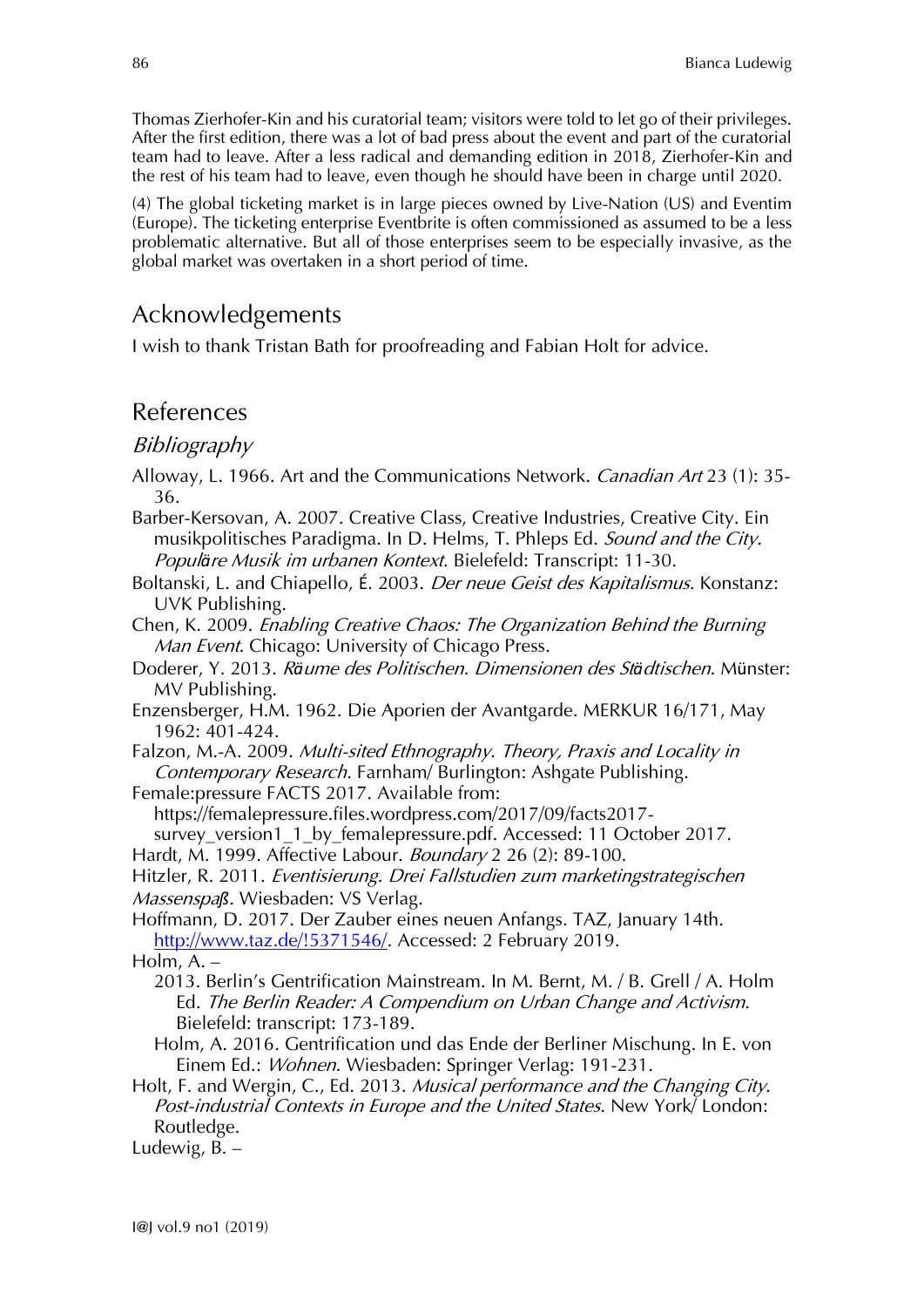2018. Kulturelle Praktiken transmedialer Festivals als Überschreitungen. In S. Alisch, S. Binas-Preisendörfer and W. Jauk, Ed. Dar*ü*ber hinaus…: Popul*ä*re Musik und *Ü*berschreitung(en). Proceedings 2. IASPM D-A-CH-Konferenz Graz 2016. Oldenburg: BIS-Verlag: 115-134.

2019. Beschaffungsmaßnahmen für Investor\*innen: Sollten wir lieber noch mehr Drogen nehmen? Zur Relevanz von Musik- und Kulturräumen für die Stadt. In: A. Beck and M.C. Rissinger Ed.. Die Akte Mo.e. Protokolle einer abgesagten Zukunft. Wien: Edition Monochrom: 68-81.

Quinn, B. 2005. Arts Festivals and the City. Urban Studies 42 (5): 927-943.

Manovich, L. 2009. The Practice of Everyday (Media) Life: From Mass

Consumption to Mass Cultural Production? Critical Inquiry 35 (2): 324. Marcus, G. E. –

1995. Ethnography in/of the World System: The Emergence of Multi-Sited Ethnography. Annual Reviews Inc., 95-117.

2009. With J. Faubion (Ed.): Fieldwork is not what it used to be. Learning anthropology's method in a time of transition. New York: Cornell University Press.

2013. With Sabine Hess et al. (2013): New Ends for Ethnography. In: S. Hess, M. Schwertl and J. Moser Ed.. Europ*ä*isch-ethnologisch Forschen. Neue Methoden und Konzepte. Berlin: Reimer Verlag, 309-318.

McRobbie, A. 2016. Be Creative. Making a Living in the New Cultural Industries. Cambridge: Polity Press.

Oktay, E. 2014. The Unbearable Hipness of Being Light: Welcome to Europe's New Nightlife Capital. In G. Stahl Ed. Poor But Sexy. Reflections on Berlin Scenes. Bern: Peter Lang Publishing: 211-225.

Reckwitz, A. 2012. Die Erfindung der Kreativit*ä*t. Zum Prozess gesellschaftlicher *Ä*sthetisierung. Berlin: Suhrkamp.

Relyea, L. 2013. Your Everyday Art World. Cambridge: MIT Press.

Stahl, G. –

2005. Play at Your Own Risk: Scenes from a "Creative City". *SPIEL* (24): 309-324.

2014. Getting by and Growing Older: Club Transmediale and Creative Life in New Berlin. In G. Stahl Ed. Poor But Sexy. Reflections on Berlin Scenes. Bern: Peter Lang Publishing: 191-210.

Teissl, V. –

2012. Macht Geld die Welt rund? Betrachtungen zum kuratorischen und ökonomischen Prinzip in der europäischen Kulturarbeit. In G. Wolfram Ed., Kulturmanagement und Europ*ä*ische Kulturarbeit. Bielefeld: Transcript: 155- 168.

- 2013. Kulturveranstaltung Festival. Formate, Entstehung und Potenziale. Bielefeld: Transcript.
- The Institute for Precarious Consciousness. 2014. We are all very anxious. We Are Plan C. [https://www.weareplanc.org/blog/we-are-all-very-anxious/.](https://www.weareplanc.org/blog/we-are-all-very-anxious/) Retrieved: 12 January 2018.
- Vakianis, A. 2012. Kooperationen als wichtige Überlebensstrategie und zentrale Arbeitsstruktur für Festivals am Beispiel des "steirischen herbst". In G. Wolfram, Ed. Kulturmanagement und Europ*ä*ische Kulturarbeit. Bielefeld: Transcript: 155-168.

Voropai, L. 2017. Medienkunst als Nebenprodukt. Bielefeld: Transcript.

Wellman, B. and Rainie, L. 2012. Networked. The New Social Operating System. Cambridge et al.: MIT Press.